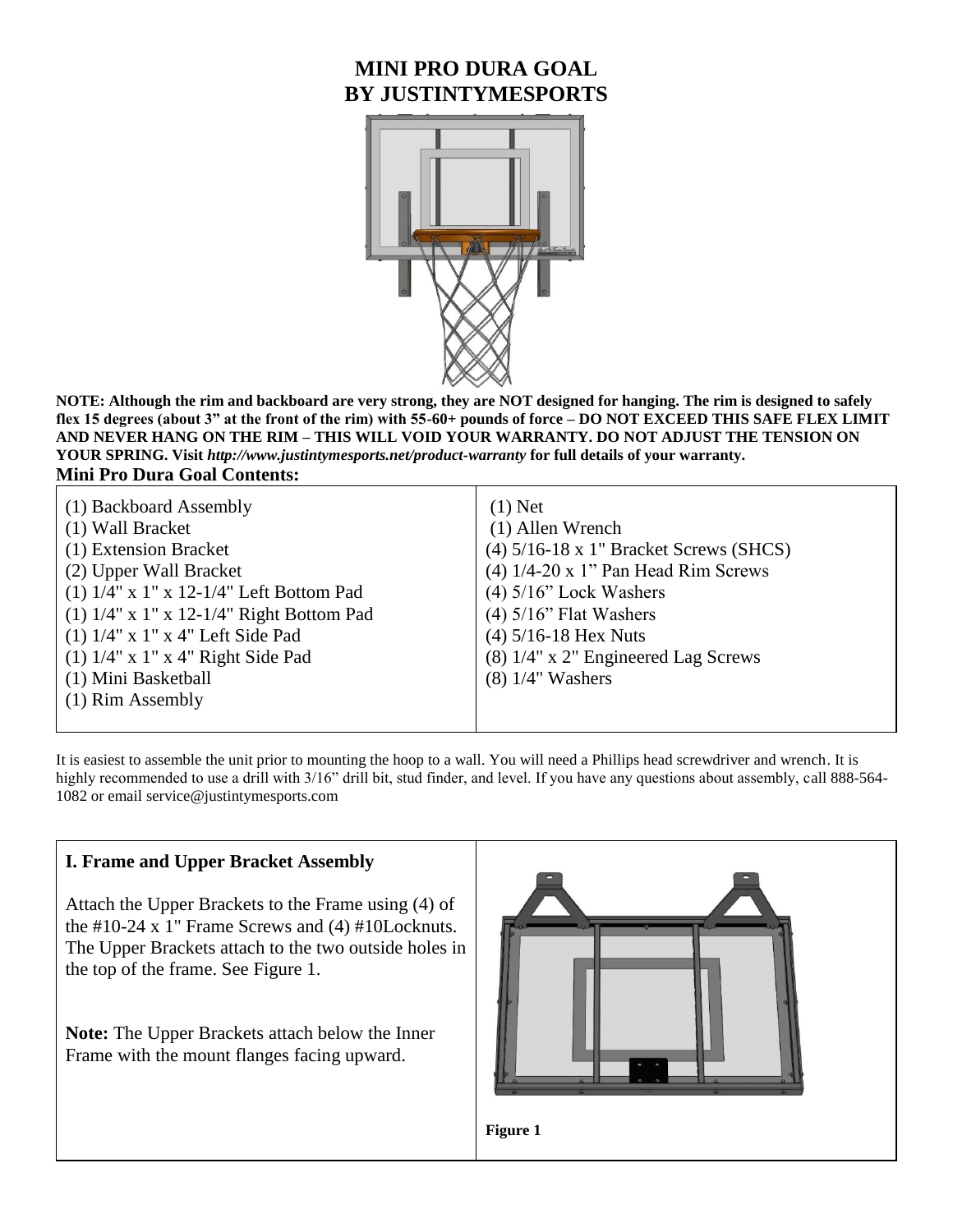# **II. Wall Bracket Assembly**

Set the Wall Bracket on a flat surface with the rectangular flange facing up. See Figure 2.

Set the Extension Bracket on the Wall Bracket and align the flanges.

Insert the four Bracket Screws from the top side placing a Lock Washer on each screw prior to insertion. Then place a Flat Washer and Hex Nut on each Screw. Hand tighten only at this time.

### **III. Final Assembly**

Set the Frame Assembly on the Wall Bracket Assembly and align the four mounting holes. The Frame Assembly should balance with the two Upper Brackets and the Wall Bracket Assembly. See Figure 3.



Note: These steps are best completed with an extra set of hands to hold the rim.

Set the Rim Assembly on the Frame Assembly and align the four mounting holes. See Figure 4.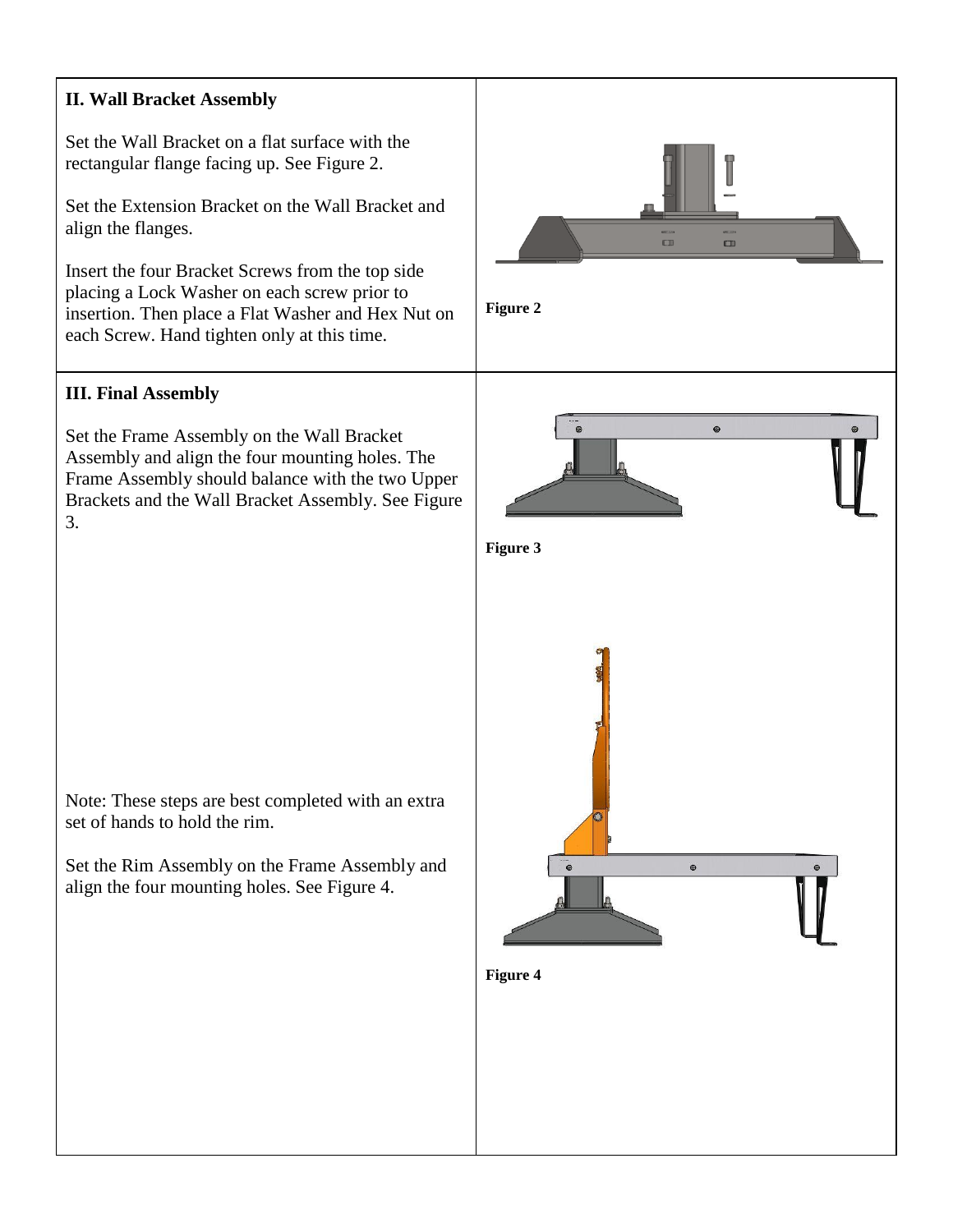Insert the four Rim Screws from the front side of the rim. See Figure 5.



# **IV. Backboard Pad and Net Assembly**

The backboard pads are designed to fit on the aluminum framing and have a hole in them to fit over the frame screws. The front of these pads should be flush with the front of the aluminum frame. 2 long pads go on the underside of the frame and 2 short pads go on the side of the frame.

Install the Net. The long loops should be at the top and loop through each eyelet. The knot (at the bottom of the net) should be located at the back.

Your hoop is now ready to be mounted.



The Lag Screws included with your hoop are engineered to be stronger than a typical lag screw – do not substitute with a lower grade lag screw. Mount using the three Bracket Screws provided (screws are long enough to mount through ½" drywall). You can use bar soap on the bracket screws as a lubricant so the screws will turn in easier.